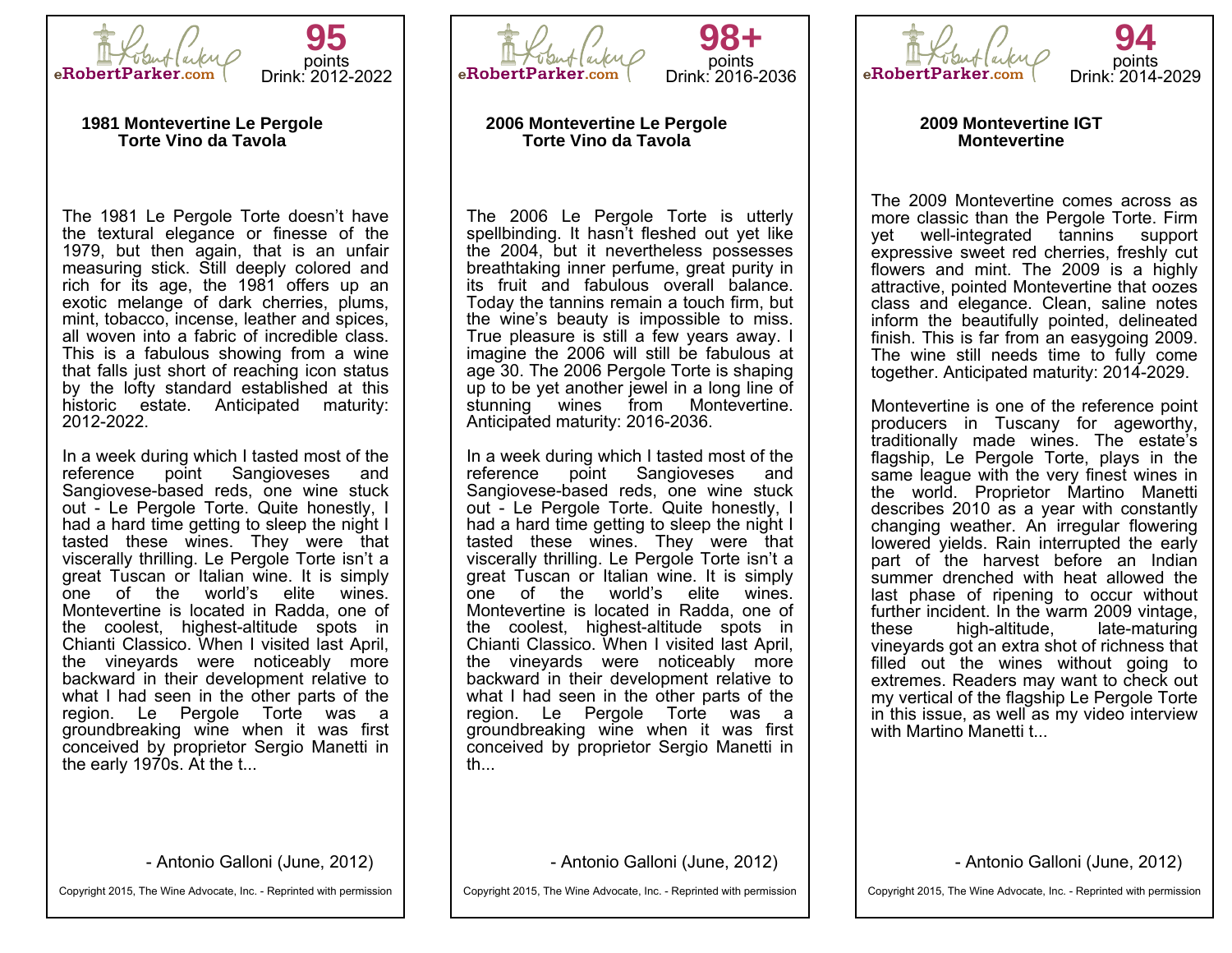



#### **2010 Montevertine IGT Pian del Ciampolo**

The 2010 Pian del Ciampolo impresses for its density. Sweet dark cherries, flowers, mint and licorice are some of the many notes that emerge from the glass. There is a purity and beauty to the 2010 that I admire. This is a gorgeous entry-level wine from Montevertine. As always Pian del Ciampolo is mostly Sangiovese with a dollop of Colorino and Canaiolo. I tasted the wine from cement one week prior to bottling. Anticipated maturity: 2012-2020.

Montevertine is one of the reference point producers in Tuscany for ageworthy, traditionally made wines. The estate's flagship, Le Pergole Torte, plays in the same league with the very finest wines in the world. Proprietor Martino Manetti describes 2010 as a year with constantly changing weather. An irregular flowering lowered yields. Rain interrupted the early part of the harvest before an Indian summer drenched with heat allowed the last phase of ripening to occur without further incident. In the warm 2009 vintage,<br>these high-altitude. late-maturing high-altitude, vineyards got an extra shot of richness that filled out the wines without going to extremes. Readers may want to check out my vertical of the flagship Le Pergole Torte in this issue, as well as my video interview with Martino Manetti that ...

- Antonio Galloni (June, 2012)

Copyright 2015, The Wine Advocate, Inc. - Reprinted with permission



### **2009 Montevertine Le Pergole Torte Vino da Tavola**

The 2009 Le Pergole Torte is flat-out great. Layers of fruit wrap around the palate in this flashy, seductive Pergole Torte. There are no hard edges to be found. Sweet red cherries, roses, spices and mint are layered into the silky, radiant finish. The 2009 is a wine of extraordinary elegance. Today the 2009 comes across as a smaller scaled version of the 2007. This is also the first year of biological farming at Montevertine. Despite the heat wave in August, Martino Manetti waited until October 12 to bring the Sangiovese in. Anticipated maturity: 2017-2039.

In a week during which I tasted most of the reference point Sangioveses and reference point Sangioveses and Sangiovese-based reds, one wine stuck out - Le Pergole Torte. Quite honestly, I had a hard time getting to sleep the night I tasted these wines. They were that viscerally thrilling. Le Pergole Torte isn't a great Tuscan or Italian wine. It is simply one of the world's elite wines. Montevertine is located in Radda, one of the coolest, highest-altitude spots in Chianti Classico. When I visited last April, the vineyards were noticeably more backward in their development relative to what I had seen in the other parts of the region. Le Pergole Torte was a groundbreaking wine when it was first conceived...

- Antonio Galloni (June, 2012)

Copyright 2015, The Wine Advocate, Inc. - Reprinted with permission



**2008 Montevertine Le Pergole Torte Vino da Tavola**

The 2008 Le Pergole Torte (Sangiovese) is more expressive in its bouquet than the Montevertine, but lacks some of that wine's body. Hard candy, sweet red berries, flowers and spices are some of the notes that emerge from this unusually open, accessible Pergole Torte. Today, the 2008 doesn't appear to be one of the legendary vintages of Pergole Torte, but in exchange the wine will offer very fine drinking upon release. Anticipated maturity: 2013-2028.

Montevertine's two top 2008s are both solid, but not as differentiated as they are most years.

Importer: Rosenthal Wine Merchants, Pine Plains, NY; tel. (800) 910-1990

Importer(s):

Rosenthal Wine Merchant, .1219 Route 83 Pine Plains 518-207-9100, www.madrose.com

- Antonio Galloni (August, 2011)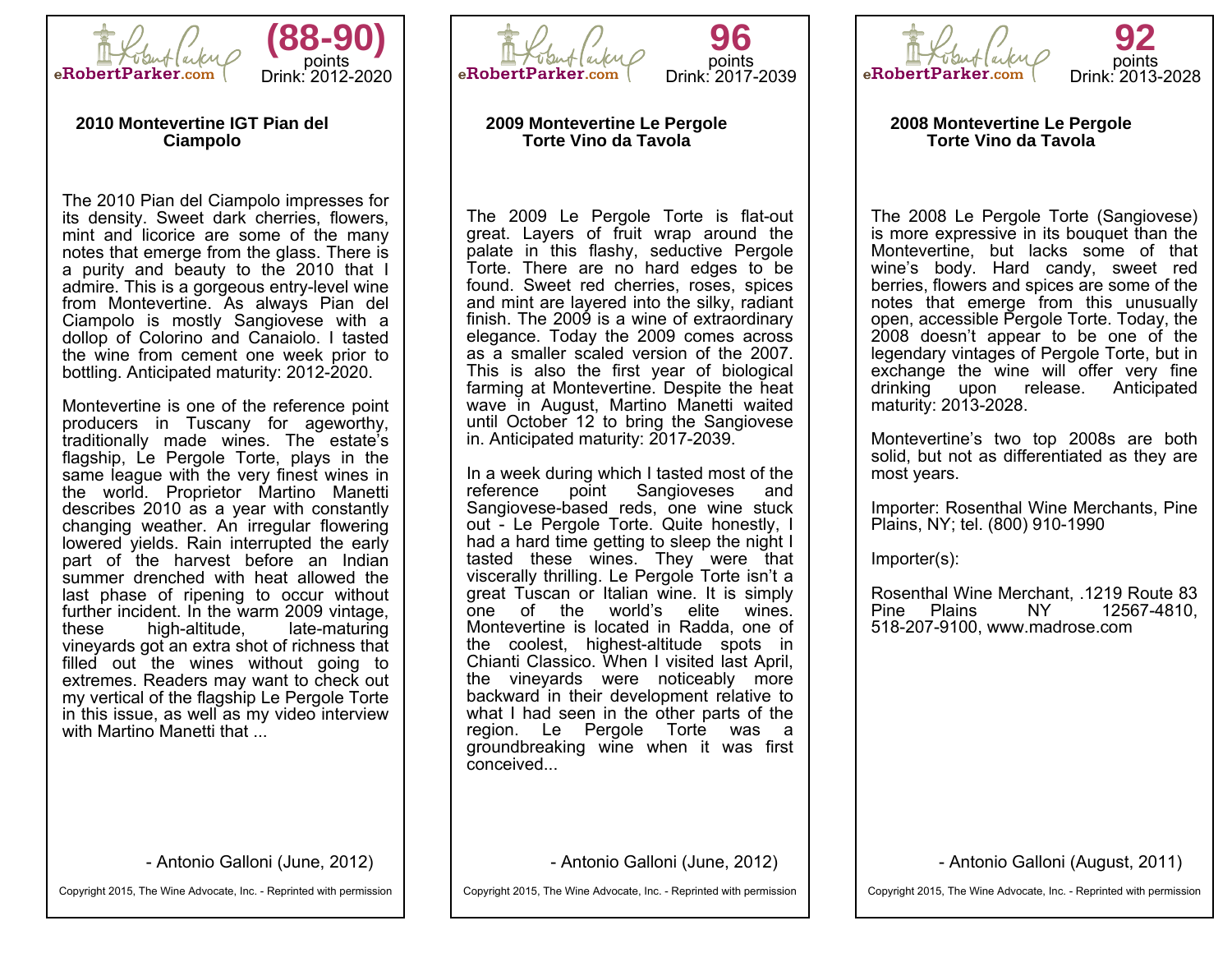



#### **1996 Montevertine Le Pergole Torte Vino da Tavola**

The 1996 Le Pergole Torte is frankly hard to taste after the first four wines in this vertical. Today it is impossibly young. Firm tannins, beautifully delineated aromatics and refined layers of fruit are all present in the 1996, but the wine needs time. It is another classic, cool-vintage wine from Montevertine. There is considerable freshness and energy in the 1996, but this will always be a relatively linear Pergole Torte. Anticipated maturity: 2014-2036.

In a week during which I tasted most of the reference point Sangioveses and Sangiovese-based reds, one wine stuck out - Le Pergole Torte. Quite honestly, I had a hard time getting to sleep the night I tasted these wines. They were that viscerally thrilling. Le Pergole Torte isn't a great Tuscan or Italian wine. It is simply one of the world's elite wines. Montevertine is located in Radda, one of the coolest, highest-altitude spots in Chianti Classico. When I visited last April, the vineyards were noticeably more backward in their development relative to what I had seen in the other parts of the region. Le Pergole Torte was a groundbreaking wine when it was first conceived by proprietor Sergio Manetti in the early 1970s. At the time, Chianti Classico regulations obligated ...

- Antonio Galloni (June, 2012)

Copyright 2015, The Wine Advocate, Inc. - Reprinted with permission



## **2010 Montevertine Le Pergole Torte Vino da Tavola**

The 2010 Le Pergole Torte has all the makings of another strong vintage for this wine. Today the firm tannins convey an impression of reticence, yet there is a silkiness to the fruit that is highly appealing. It will be interesting to see which direction the 2010 takes over the coming years. Today, it appears the cold season and late harvest were a bit challenging for a microclimate that is already on the cool side. Anticipated maturity: 2020-2035.

In a week during which I tasted most of the reference point Sangioveses and Sangioveses Sangiovese-based reds, one wine stuck out - Le Pergole Torte. Quite honestly, I had a hard time getting to sleep the night I tasted these wines. They were that viscerally thrilling. Le Pergole Torte isn't a great Tuscan or Italian wine. It is simply one of the world's elite wines. Montevertine is located in Radda, one of the coolest, highest-altitude spots in Chianti Classico. When I visited last April, the vineyards were noticeably more backward in their development relative to what I had seen in the other parts of the region. Le Pergole Torte was a groundbreaking wine when it was first conceived by proprietor Sergio Manetti in the early 1970s. At the time, Chianti Classico regulations obligated producers t...

- Antonio Galloni (June, 2012)

Copyright 2015, The Wine Advocate, Inc. - Reprinted with permission



#### **2004 Montevertine Le Pergole Torte Vino da Tavola**

The 2004 Le Pergole Torte is flat-out great. Fine, silky tannins frame expressive red berries, flowers, mint, spices and tobacco as the wine opens up in the glass. This is one of the most refined Pergole Tortes ever made. The balance of fruit, acidity and structure is nothing short of pure magic. The 2004 has enough fruit to drink well for a number of years, but it is also insanely beautiful, even today. Anticipated maturity: 2012-2034.

In a week during which I tasted most of the reference point Sangioveses and Sangiovese-based reds, one wine stuck out - Le Pergole Torte. Quite honestly, I had a hard time getting to sleep the night I tasted these wines. They were that viscerally thrilling. Le Pergole Torte isn't a great Tuscan or Italian wine. It is simply one of the world's elite wines. Montevertine is located in Radda, one of the coolest, highest-altitude spots in Chianti Classico. When I visited last April, the vineyards were noticeably more backward in their development relative to what I had seen in the other parts of the region. Le Pergole Torte was a groundbreaking wine when it was first conceived by proprietor Sergio Manetti in the early 1970s. At the time, Chianti Classico regulations obligated producers to include w...

- Antonio Galloni (June, 2012)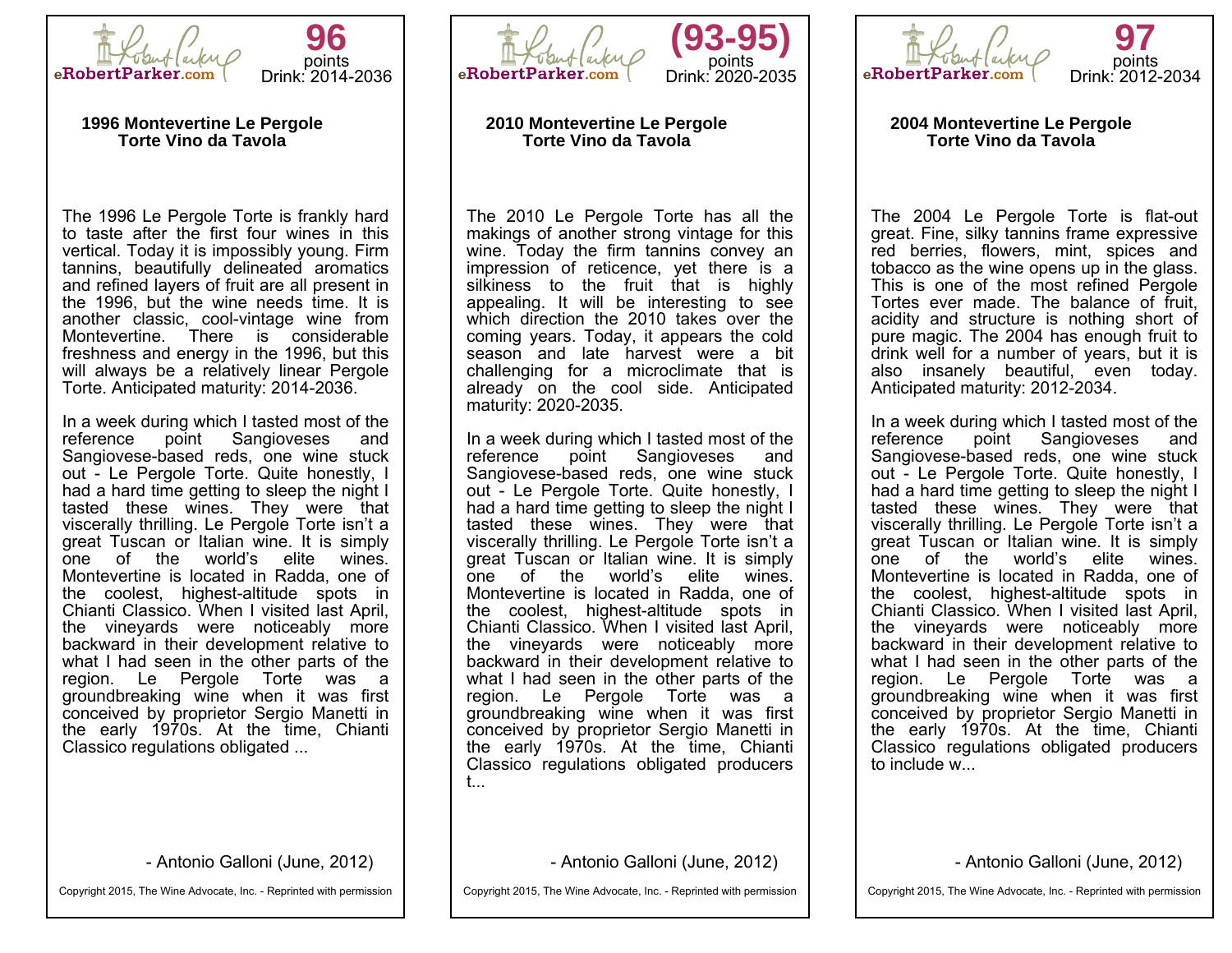

**89** points Drink: 2008-2016

#### **2006 Montevertine IGT Pian del Ciampolo**

Everything is in the right place in the 2006 Pian del Ciampolo (Sangioveto, Canaiolo and Colorino). The heat of the vintage has given this wine an additonal level of ripeness without fundamentally altering it style. This medium-bodied, weightless wine reveals highly attractive, almost Pinot-like fruit, with tobacco and wild herb overtones that develop in the glass. It offers excellent length and finessed tannins. If it develops additional complexity in bottle, it could very well merit a higher score. This is an absolutely delicious wine from Montevertine. Anticipated maturity: 2008-2016.

Readers looking for delicate, perfumed Sangiovese and Sangiovese-based wines need look no further than Montevertine. The estate is located in Radda, one of the cooler, fresher micro-climates in Tuscany. The wines have always required bottle age to develop, yet these are wines that showcase an aromatic side of Sangiovese that shares much in common with Pinot Noir and Nebbiolo, rather than the more overt fruit-driven wines that are made elsewhere. Readers who have visited the property know the facilities are cramped. As a result of space constraints all the wines see multiple bottlings and small variations are therefore possible.

Importer: Ros...

- Antonio Galloni (June, 2008)

Copyright 2015, The Wine Advocate, Inc. - Reprinted with permission



# **89** points Drink: 1994-2002

## **1990 Montevertine Riserva Vino da Tavola**

The 1990 Riserva is the most open and easy to drink of the trio of wines from Sergio Manetti (although all of the wines are flattering and accessible). A blend of Sangioveto and Canaiolo, the Riserva is lighter-bodied and less intense than Le Pergole Torte and Il Sodaccio. It should drink well for 7-8 years. The 1990s from proprietor Sergio Manetti are the finest I have tasted from this high profile Tuscan producer. All three wines exhibit considerable ripeness, wonderfully layered, textured palates with gobs of ripe black-cherry fruit intertwined with spicy new oak.

Importer: Empson USA, Alexandria, VA.

Importer(s):

Rosenthal Wine Merchant, .1219 Route 83 12567-4810. 518-207-9100, www.madrose.com

- Robert M. Parker, Jr. (October, 1994)

Copyright 2015, The Wine Advocate, Inc. - Reprinted with permission



**1999 Montevertine Le Pergole Torte Vino da Tavola**

The 1999 Le Pergole Torte is another striking wine. Today the 1999 is a bit closed in on itself, but this looks to be a vibrant Pergole Torte with good juiciness and fine overall balance. The 1999 doesn't have the energy or vibrancy of the most long-lived vintages, but in exchange it will drink well relatively early, for Le Pergole Torte. It is one of the few vintages that is merely outstanding, but not immortal. Anticipated maturity: 2014-2029.

In a week during which I tasted most of the reference point Sangioveses and Sangiovese-based reds, one wine stuck out - Le Pergole Torte. Quite honestly, I had a hard time getting to sleep the night I tasted these wines. They were that viscerally thrilling. Le Pergole Torte isn't a great Tuscan or Italian wine. It is simply one of the world's elite wines. Montevertine is located in Radda, one of the coolest, highest-altitude spots in Chianti Classico. When I visited last April, the vineyards were noticeably more backward in their development relative to what I had seen in the other parts of the region. Le Pergole Torte was a groundbreaking wine when it was first conceived by proprietor Sergio Manetti in the early 1970s. At the time, Chianti Classico regulations obligated producers to  $\ldots$ 

- Antonio Galloni (June, 2012)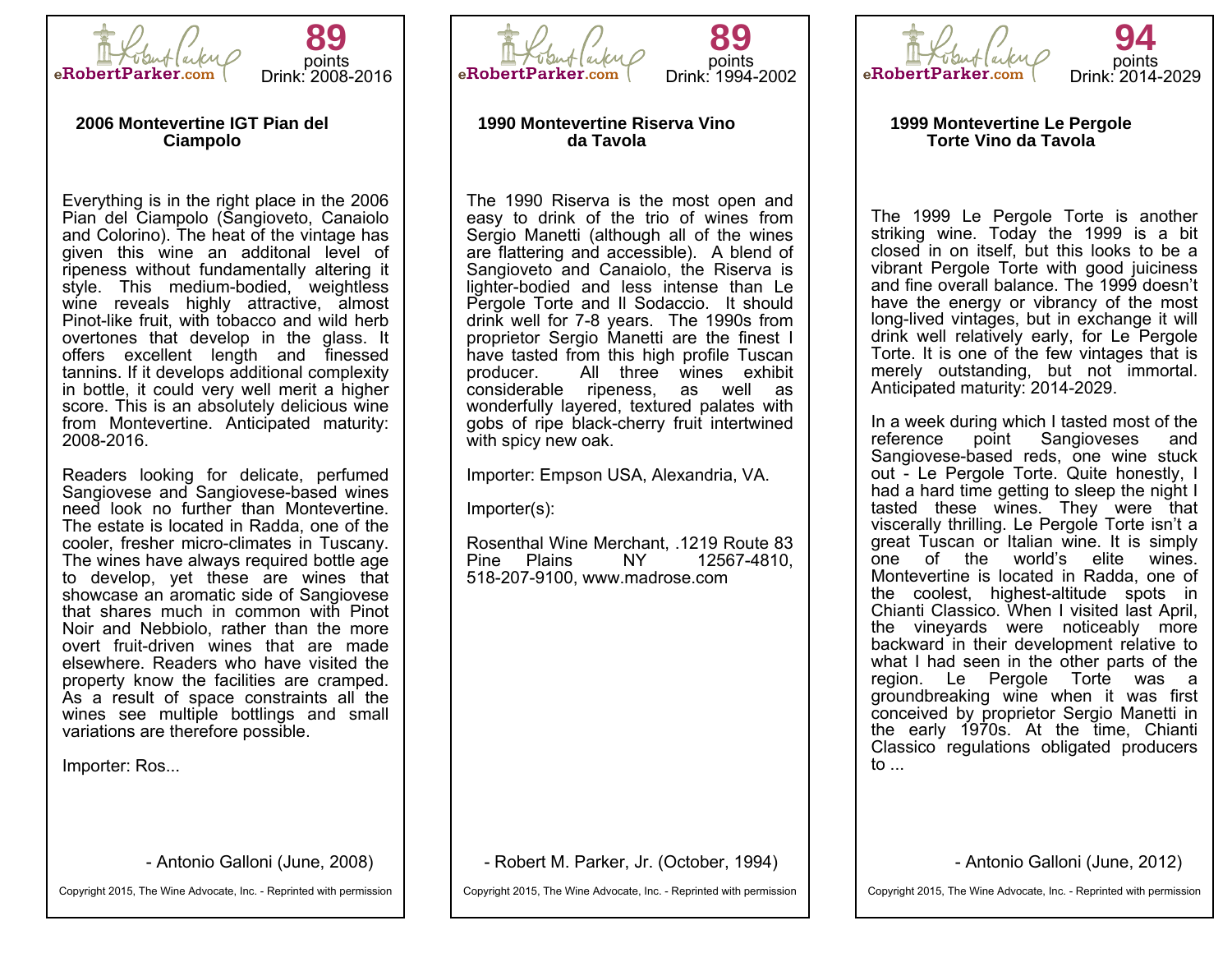



#### **1990 Montevertine Il Sodaccio Vino da Tavola**

The 1990 Il Sodaccio (100% Sangioveto) adds a chocolatey note to its rich, intense,<br>black-cherry-scented. medium to black-cherry-scented, medium to full-bodied flavors. It should drink well for 7-12 years.

The 1990s from proprietor Sergio Manetti are the finest I have tasted from this high profile Tuscan producer. All three wines exhibit considerable ripeness, as well as wonderfully layered, textured palates with gobs of ripe black-cherry fruit intertwined with spicy new oak.

Importer: Empson USA, Alexandria, VA.

Importer(s):

Rosenthal Wine Merchant, .1219 Route 83 Pine Plains 518-207-9100, www.madrose.com

- Robert M. Parker, Jr. (October, 1994)

Copyright 2015, The Wine Advocate, Inc. - Reprinted with permission



# **98** points Drink: 2012-2019

## **1979 Montevertine Le Pergole Torte Vino da Tavola**

The 1979 Le Pergole Torte is strikingly beautiful. Sweet red cherries, flowers, autumn leaves, tobacco and cedar are some of the notes that flow from the glass, but this is really a wine that stands out for its textural elegance and silkiness. Even at 33 years of age, it is easily one of the greatest wines ever made in Italy. Words can't really do this wine justice, but suffice it to say that the 1979 is a monument to the heights Sangiovese is capable of reaching. Perfectly stored bottles will last another decade. Put simply, the 1979 Pergole Torte could be served alongside any of the world's other great, great wines. Martino Manetti told me he chose to include the 1979 because it is the first wine he has a vivid recollection of tasting as a child. Anticipated maturity: 2012-2019.

In a week during which I tasted most of the reference point Sangioveses and Sangioveses Sangiovese-based reds, one wine stuck out - Le Pergole Torte. Quite honestly, I had a hard time getting to sleep the night I tasted these wines. They were that viscerally thrilling. Le Pergole Torte isn't a great Tuscan or Italian wine. It is simply one of the world's elite wines. Montevertine is located in Radda, one of the coolest, highest-altitude spots in Chianti Classic...

- Antonio Galloni (June, 2012)

Copyright 2015, The Wine Advocate, Inc. - Reprinted with permission



**1990 Montevertine Le Pergole Torte Riserva**

The 1990 Le Pergole Torte Riserva is a youngster even today. It bursts from the glass with extraordinary richness, power and depth. Dark cherries, plums, camphor, licorice and spices are woven together in this stunning, towering wine. The 1990 Riserva is a monument to Sangiovese. It is one of the truly great wines of this legendary vintage. Following the harvest, Sergio Manetti found one cask of his Pergole Torte was different from the others. It was the cask with the last fruit to be brought into the cellar. That cask ended up being bottled as the one and only<br>Pergole Torte Riserva made at Pergole Torte Riserva made at Montevertine. Readers lucky enough to own the 1990 Riserva are in for a real treat. At 22 years of age, it remains a youngster. The 1990 Pergole Torte Riserva is thrilling and captivating in every way. Anticipated maturity: 2015-2025.

In a week during which I tasted most of the reference point Sangioveses and Sangiovese-based reds, one wine stuck out - Le Pergole Torte. Quite honestly, I had a hard time getting to sleep the night I tasted these wines. They were that viscerally thrilling. Le Pergole Torte isn't a great Tuscan or Italian wine. It is simply one of the world's elite wines. Montevertine is located in Radda, one of the coolest, ...

- Antonio Galloni (June, 2012)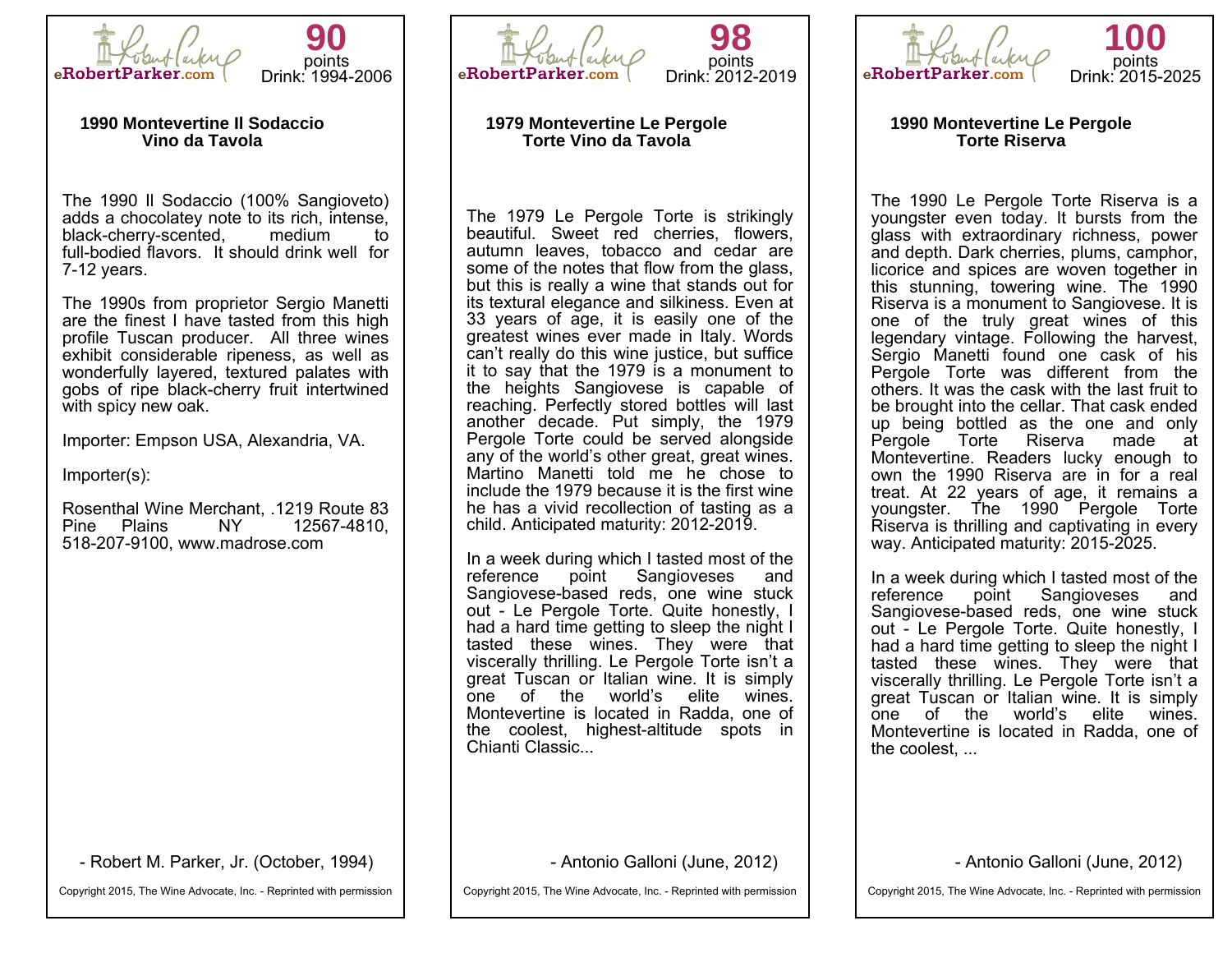

**93** points Drink: 2012-2026

#### **2006 Montevertine IGT Montevertine**

Grace, elegance, poise. These are just some of the descriptors that come to mind as the sublime 2006 Montevertine (Sangiovese, Canaiolo, Colorino) opens up in the glass. This ethereal, mid-weight wine possesses striking inner perfume of sweet red fruit, flowers and licorice. Were it not for the tell-tale Sangiovese acidity, the 2006 Montevertine might easily be mistaken for Pinot Noir. There is remarkably purity and integrity to the wine, not to mention stunning clarity and finessed yet firm tannins that hold everything together all the way through to the long, finessed finish. This exemplary Montevertine is not to be missed. Readers who want to enjoy the 2006 for its primary beauty can drink the wine today, but it is sure to acquire plenty of tertiary complexity in bottle as well. This is Lot L 1408. Anticipated maturity: 2012-2026.

I was blown away by the two wines I tasted from Montevertine and proprietor Martino Manetti. These high altitude vineyards in Radda seem to have benefitted from the heat of 2006, and the results are striking. The 2006 Montevertine and Pergole Torte are even better than they were last year when I tasted them from cask. Unfortunately I was not able to taste the 2007 Pian del Ciampolo, which had not...

- Antonio Galloni (August, 2009)

Copyright 2015, The Wine Advocate, Inc. - Reprinted with permission



**90** points Drink: 2009-2017

#### **2005 Montevertine IGT Montevertine**

As is the case at most if not all properties in Chianti Classico, 2005 is not a great vintage. There will be no 2005 Pergole Torte. Instead, all of the estate's best fruit went into the 2005 Montevertine (Sangioveto, Canaiolo, Colorino). The wine is sweet and generous on the palate, where pretty notes of over-ripe, candied cherries, spices, leather and cured meat come to life. There is a nice weight to the wine but the presence of somewhat advanced aromas and flavors suggest it won't be an especially long-lived effort. Anticipated maturity: 2009-2017.

Readers looking for delicate, perfumed Sangiovese and Sangiovese-based wines need look no further than Montevertine. The estate is located in Radda, one of the cooler, fresher micro-climates in Tuscany. The wines have always required bottle age to develop, yet these are wines that showcase an aromatic side of Sangiovese that shares much in common with Pinot Noir and Nebbiolo, rather than the more overt fruit-driven wines that are made elsewhere. Readers who have visited the property know the facilities are cramped. As a result of space constraints all the wines see multiple bottlings and small variations are therefore possible.

Importer: Rosenthal Wine Merchants, Pine Plains, ...

- Antonio Galloni (June, 2008)

Copyright 2015, The Wine Advocate, Inc. - Reprinted with permission



#### **2007 Montevertine Le Pergole Torte Vino da Tavola**

The 2007 Le Pergole Torte totally captivates all of the senses with its extraordinary purity, depth and radiance. It is without question one of the finest wines of the year. This cool, late-ripening site was favored in 2007, a year that was mostly warm and dry. The resulting wine boasts extraordinary richness and opulence, but no sense at all of heaviness. Layers of striking, intensely perfumed fruit build to the huge, dazzling finish. There is nothing missing at all here. In many ways, the 2007 brings to mind the legendary 1990 Riserva. What a great showing. Anticipated maturity: 2017-2037.

In a week during which I tasted most of the reference point Sangioveses and point Sangioveses Sangiovese-based reds, one wine stuck out - Le Pergole Torte. Quite honestly, I had a hard time getting to sleep the night I tasted these wines. They were that viscerally thrilling. Le Pergole Torte isn't a great Tuscan or Italian wine. It is simply one of the world's elite wines. Montevertine is located in Radda, one of the coolest, highest-altitude spots in Chianti Classico. When I visited last April, the vineyards were noticeably more backward in their development relative to what I had seen in the other parts of the region. Le Pergole Torte was a groundbreakin...

- Antonio Galloni (June, 2012)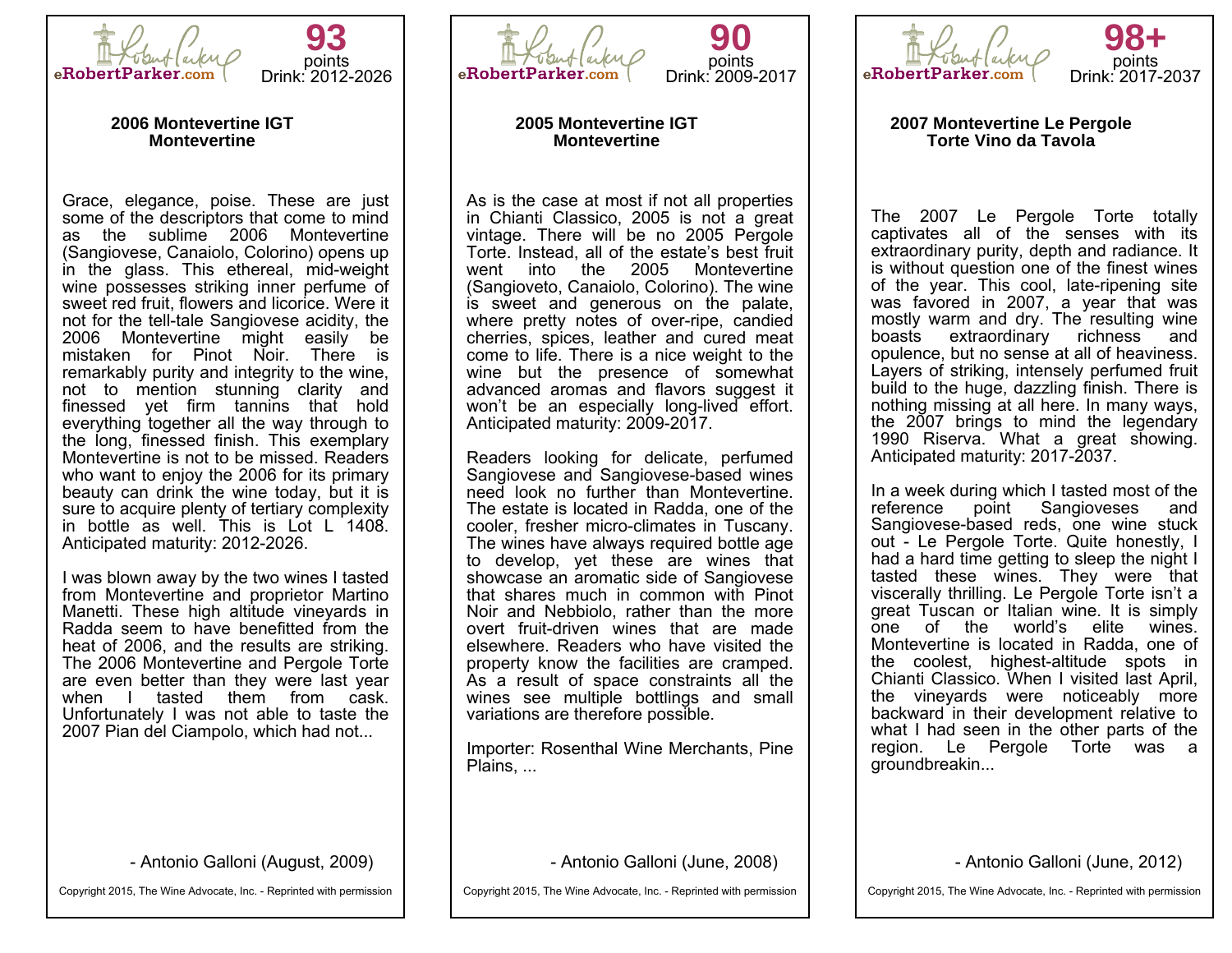



#### **2007 Montevertine IGT Montevertine**

The 2007 Montevertine is a joyous wine. Medium in body yet irresistibly opulent, the 2007 Montevertine presents a rich fabric of red fruit framed by silky, impossibly fine tannins. Unlike the 2006 which was much firmer at this stage, the 2007 is ripe, open and beautifully accessible. Readers who prefer more tertiary nuance undoubtedly want to cellar this, but opening a bottle now is far from a crime. The wine's inner perfume and gorgeous balance render it highly enjoyable even today. Montevertine is Sangiovese with a dash of Canaiolo and Colorino. Anticipated maturity: 2010-2027.

Importer: Rosenthal Wine Merchants, Pine Plains, NY; tel. (800) 910-1990

Importer(s):

Rosenthal Wine Merchant, .1219 Route 83 Pine Plains 518-207-9100, www.madrose.com

- Antonio Galloni (October, 2010)

Copyright 2015, The Wine Advocate, Inc. - Reprinted with permission



**92** points Drink: 1994-2006

## **1990 Montevertine Le Pergole Torte Vino da Tavola**

The 1990 Le Pergole Torte (100% Sangioveto) reveals a compelling bouquet of roasted herbs, nuts, and sweet, jammy, plum-like fruit. It should drink well for 7-12 years.

The 1990s from proprietor Sergio Manetti are the finest I have tasted from this high profile Tuscan producer. All three wines exhibit considerable ripeness, as well as wonderfully layered, textured palates with gobs of ripe black-cherry fruit intertwined with spicy new oak.

Importer: Empson USA, Alexandria, VA.

Importer(s):

Rosenthal Wine Merchant, .1219 Route 83<br>Pine Plains NY 12567-4810. Pine Plains 518-207-9100, www.madrose.com

- Robert M. Parker, Jr. (October, 1994)

Copyright 2015, The Wine Advocate, Inc. - Reprinted with permission



**2012 Montevertine Pian del Ciampolo**

The 2012 Pian del Ciampolo is a blend of Sangioveto, Canaiolo and Colorino that opens to a beautifully luminous and light ruby color. This is a fantastic wine - the kind you want to thirstily wash down with fresh pasta topped with rabbit ragù and crushed juniper. Foodies will find its approachability irresistible. White cherry, crushed pepper and cranberry appear on the bouquet and the wines delivers a fresh dose of acidity that will cut straight through cheese toppings or butter. It's not necessarily an age-worthy proposition nor is it overtly complex, but it certainly hits all the right buttons.

Importer(s):

Rosenthal Wine Merchant, .1219 Route 83 Pine Plains 518-207-9100, www.madrose.com

- Monica Larner (October, 2014)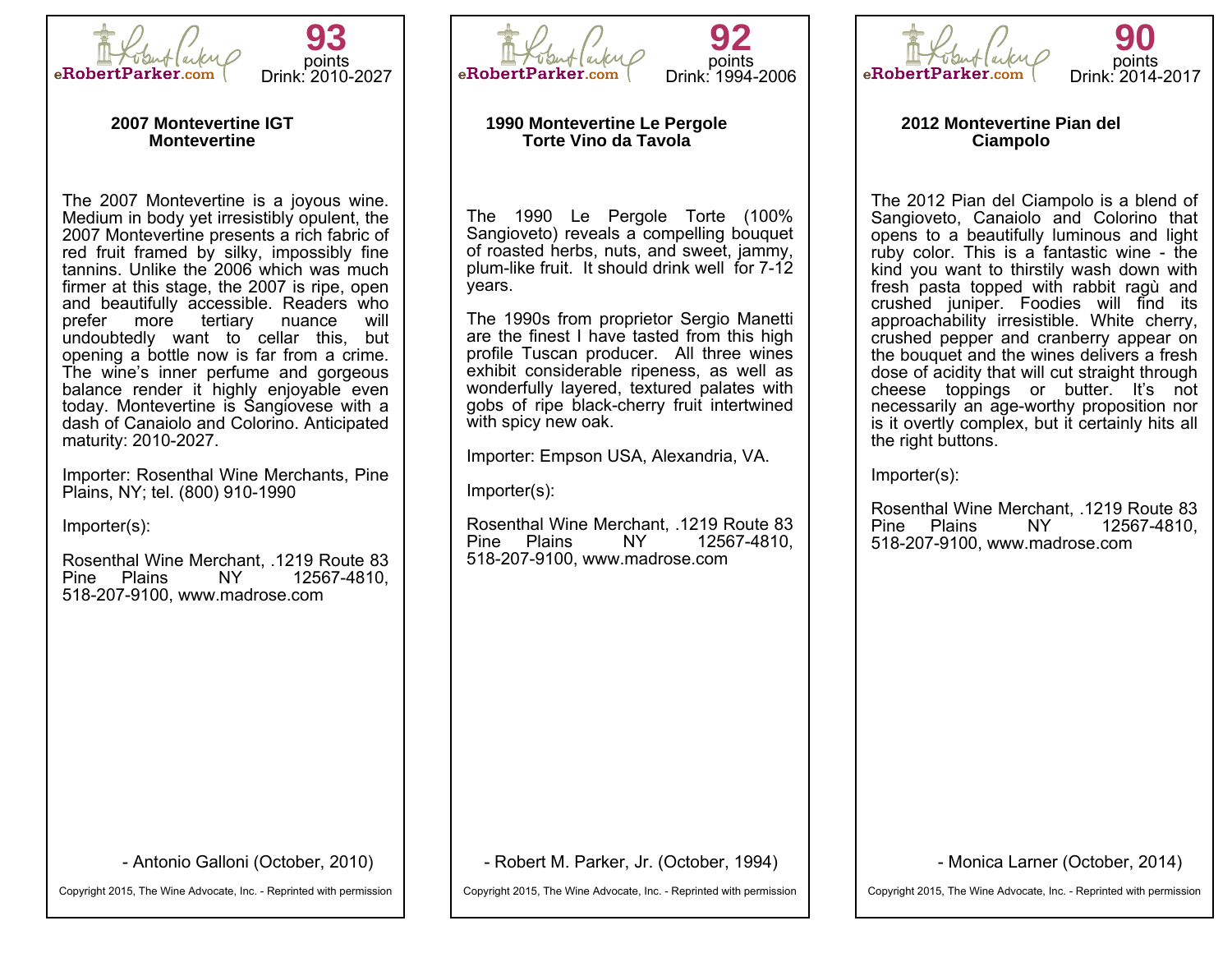



#### **2011 Montevertine IGT Montevertine**

. The 2011 IGT Montevertine (Sangioveto, Canaiolo and Colorino) is enormously silky and smooth with a superior sense of finesse and elegance. Radda in Chianti has some of the highest vineyards where Tuscan grapes develop their trademark acidity. Dark fruit and dried cherries segue to delicate spice, chopped mint, blue flower and dried tobacco. Its profound sense of elegance is impossible to miss. This is a beautiful expression that boldly defeats anything negative you may know about the 2011 vintage. It's a true stunner.

Importer(s):

Rosenthal Wine Merchant, .1219 Route 83 Pine Plains 518-207-9100, www.madrose.com

- Monica Larner (October, 2014)

Copyright 2015, The Wine Advocate, Inc. - Reprinted with permission



# **2003 Montevertine Le Pergole Torte Vino da Tavola**

The 2003 Le Pergole Torte is an atypically rich, powerful version of this wine but the higher altitude of the vines, which extend to 550 meters, have helped preserve some freshness. It offers a compelling array of black cherry, licorice, mineral notes in a style that expresses the ripeness of the vintage yet is balanced by a classic sense of structure. Still very intense today, it will require a few years in bottle to settle down and may ultimately merit a higher score. "In 2003 we harvested our fruit on the 22nd of September rather than around the 10th of October, which is much more typical. I think it is a vintage that favors the later-ripening Sangiovese over earlier-maturing varietals like Merlot. I don't expect that the 2003 Pergole Torte will be among the longest-lived vintages, but you never know. Sometime the wines that appear the least interesting when they are young offer the most development over time," says Manetti. Anticipated maturity: 2009-2019.

Importer: Rosenthal Wine Merchants, Pine Plains, NY; tel. (800) 910-1990

Importer(s):

Rosenthal Wine Merchant, .1219 Route 83 Pine Plains NY 12567-4810, 518-207-9100, www.madrose.com

- Antonio Galloni (June, 2007)

Copyright 2015, The Wine Advocate, Inc. - Reprinted with permission



**2008 Montevertine IGT Montevertine**

The 2008 Montevertine emerges from the glass with sweet red cherries, mint, flowers and spices. It shows gorgeous inner perfume and lovely balance in a classy, understated style typical of the vintage. This feminine, lithe wine is a solid effort in a challenging vintage. Anticipated maturity: 2016-2028.

Montevertine's two top 2008s are both solid, but not as differentiated as they are most years.

Importer: Rosenthal Wine Merchants, Pine Plains, NY; tel. (800) 910-1990

Importer(s):

Rosenthal Wine Merchant, .1219 Route 83 Pine Plains 518-207-9100, www.madrose.com

- Antonio Galloni (August, 2011)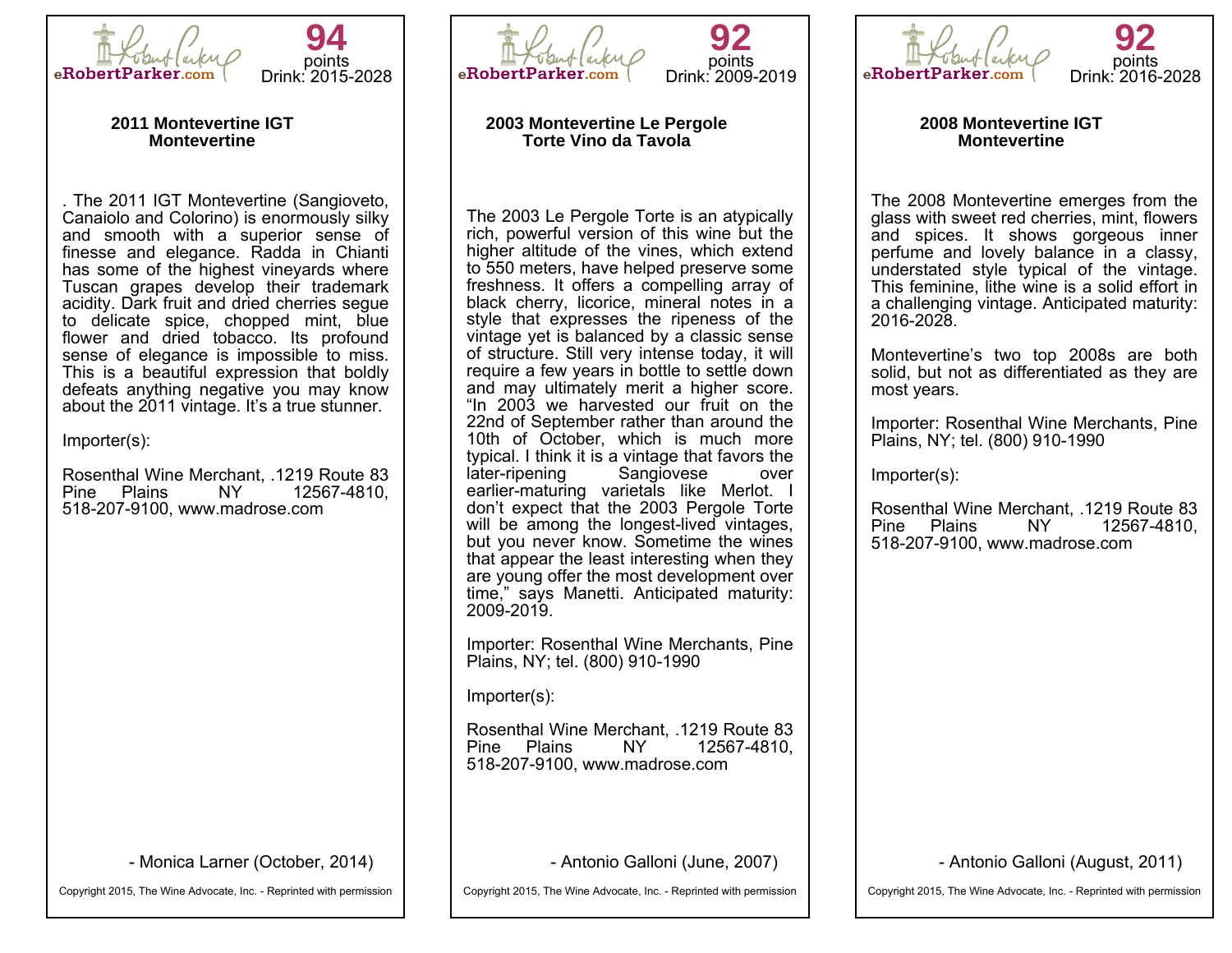



#### **2002 Montevertine IGT Montevertine**

Readers should not ignore the outstanding 2002 Montevertine, which in this vintage is made with the addition of the fruit normally used for Le Pergole Torte. A lively dark ruby, it offers black cherries, tobacco, tar, toasted oak and earthiness with notable depth and a super-refined personality. It is a surprisingly outstanding wine in this difficult harvest. Unlike the estate's top selections in more important vintages, it will also drink well at an early age. Anticipated maturity: 2007-2017.

Importer: Rosenthal Wine Merchants, Pine Plains, NY; tel. (800) 910-1990

Importer(s):

Rosenthal Wine Merchant, .1219 Route 83 Pine Plains 518-207-9100, www.madrose.com

- Antonio Galloni (June, 2007)

Copyright 2015, The Wine Advocate, Inc. - Reprinted with permission



**88** points Drink: 2007-2012

# **2004 Montevertine IGT Pian del Ciampolo**

The 2004 Pian del Ciampolo is made from the estate's youngest vines with the addition of some of the run-off juice from the top selections and aged 14 months in oak. It is a delicate, perfumed wine with well-delineated fruit, excellent length and a fine, fresh finish. Anticipated maturity: 2007-2012.

Importer: Rosenthal Wine Merchants, Pine Plains, NY; tel. (800) 910-1990

Importer(s):

Rosenthal Wine Merchant, .1219 Route 83 Pine Plains 518-207-9100, www.madrose.com

- Antonio Galloni (June, 2007)

Copyright 2015, The Wine Advocate, Inc. - Reprinted with permission



#### **1986 Montevertine Le Pergole Torte Vino da Tavola**

The 1986 Le Pergole Torte boasts an extraordinary, exotic bouquet redolent of hard candy, flowers, mint, spices, kirsch and sweet red cherries. This is a mid-weight Pergole Torte that impresses for its sensual perfume and great overall balance. The 1986 isn't a huge wine, but it is still young, vibrant and impeccably pure. The haunting, weightless finish is impossible to forget. Think of the 1986 Le Pergole Torte as an Italian Musianv. Martino Manetti chose to show the 1986 over the 1985 because he thinks it is a more complete vintage. The harvest took place in mid-October that year, typical for the era, but late by today's standards. Anticipated maturity: 2012-2021.

In a week during which I tasted most of the reference point Sangioveses and Sangiovese-based reds, one wine stuck out - Le Pergole Torte. Quite honestly, I had a hard time getting to sleep the night I tasted these wines. They were that viscerally thrilling. Le Pergole Torte isn't a great Tuscan or Italian wine. It is simply one of the world's elite wines. Montevertine is located in Radda, one of the coolest, highest-altitude spots in Chianti Classico. When I visited last April, the vineyards were noticeably more backward in their development relative to what I ha...

- Antonio Galloni (June, 2012)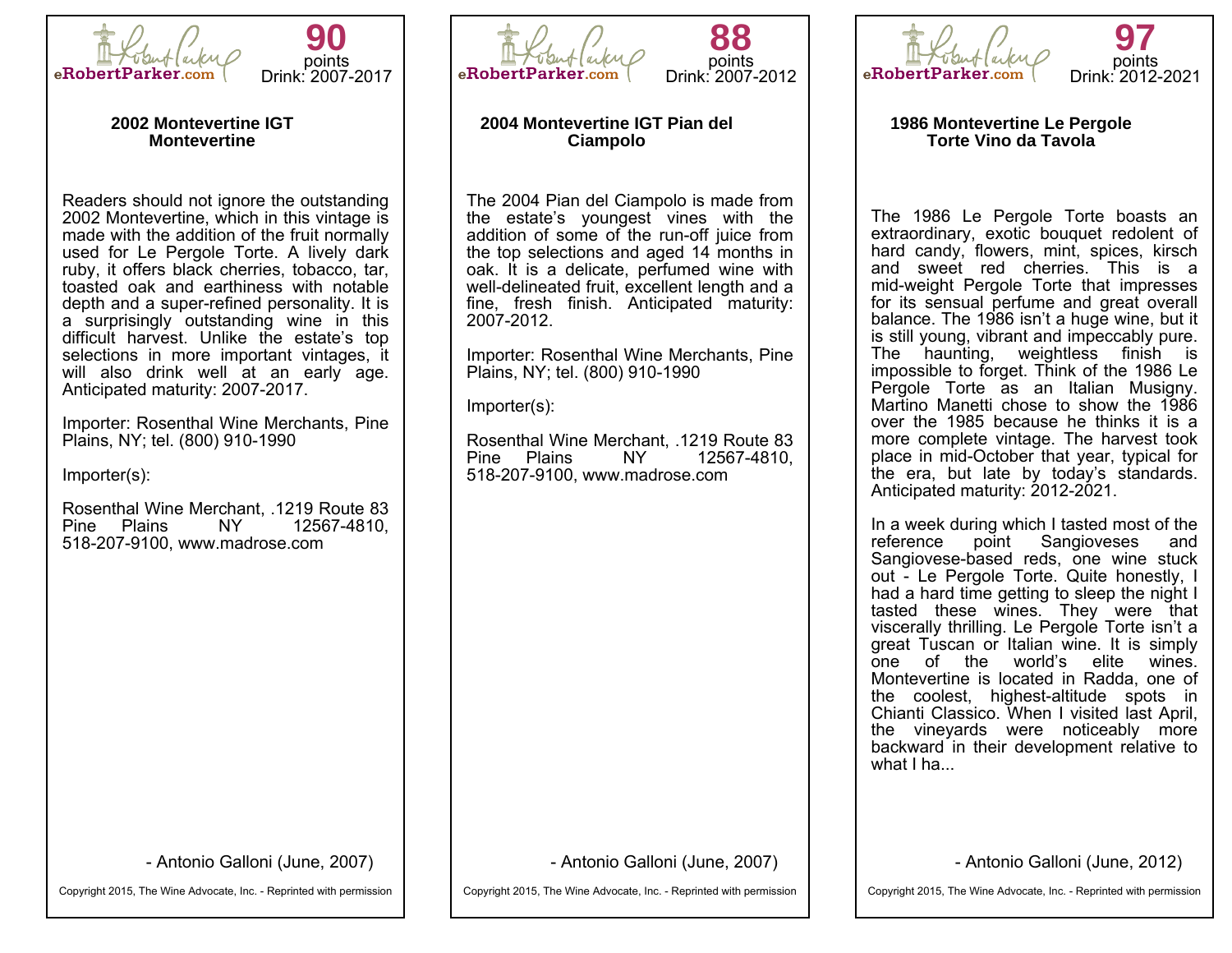

**89** points Drink: 2010-2016

#### **2008 Montevertine IGT Pian del Ciampolo**

The 2008 Pian del Ciampolo conquers the palate with beautiful, intensely perfumed red cherries. The finish is long, understated and impeccably pure, with a final fragrant note that adds lift and finesse. This is a relatively lithe Pian del Ciampolo. Readers in search of a fine Sangiovese-based wine will find much to<br>admire. Pian del Ciampolo is Ciampolo predominantly Sangiovese with a dash of Canaiolo and Colorino. Anticipated maturity: 2010-2016.

Importer: Rosenthal Wine Merchants, Pine Plains, NY; tel. (800) 910-1990

Importer(s):

Rosenthal Wine Merchant, .1219 Route 83 Pine Plains 518-207-9100, www.madrose.com

- Antonio Galloni (October, 2010)

Copyright 2015, The Wine Advocate, Inc. - Reprinted with permission



**97** points Drink: 2013-2033

# **2001 Montevertine Le Pergole Torte Vino da Tavola**

The 2001 Le Pergole Torte is incredibly elegant and sophisticated. It boasts fabulous depth and pure richness. Stylistically, the 2001 stands apart from every other vintage at Montevertine. An early April frost reduced yields by 40%, resulting in an unusually dense, powerful Pergole Torte. Because of the sheer richness of the fruit, the 2001 can be enjoyed today, but it has the depth to develop gracefully for another 20 years, easily. Layers of dark red fruit, spices and rose petals build to a rich, explosive crescendo of aromas and flavors that satisfies all of the hedonistic and intellectual senses. This is a dazzling showing for the 2001. Anticipated maturity: 2013-2033.

In a week during which I tasted most of the reference point Sangloveses and Sangioveses Sangiovese-based reds, one wine stuck out - Le Pergole Torte. Quite honestly, I had a hard time getting to sleep the night I tasted these wines. They were that viscerally thrilling. Le Pergole Torte isn't a great Tuscan or Italian wine. It is simply one of the world's elite wines. Montevertine is located in Radda, one of the coolest, highest-altitude spots in Chianti Classico. When I visited last April, the vineyards were noticeably more backward in their development relative to wh...

- Antonio Galloni (June, 2012)

Copyright 2015, The Wine Advocate, Inc. - Reprinted with permission



**2001 Montevertine IGT Montevertine**

The 2001 Montevertine is all class and elegance. It offers beautiful delineation in its layers of black cherries, tar and minerals, with awesome purity and length of expression. It is clearly a more structured wine than the 2002 and will require a minimum of a few years of cellaring before offering its finest drinking. Anticipated maturity: 2009-2019.

Importer: Rosenthal Wine Merchants, Pine Plains, NY; tel. (800) 910-1990

Importer(s):

Rosenthal Wine Merchant, .1219 Route 83 Pine Plains 518-207-9100, www.madrose.com

- Antonio Galloni (June, 2007)